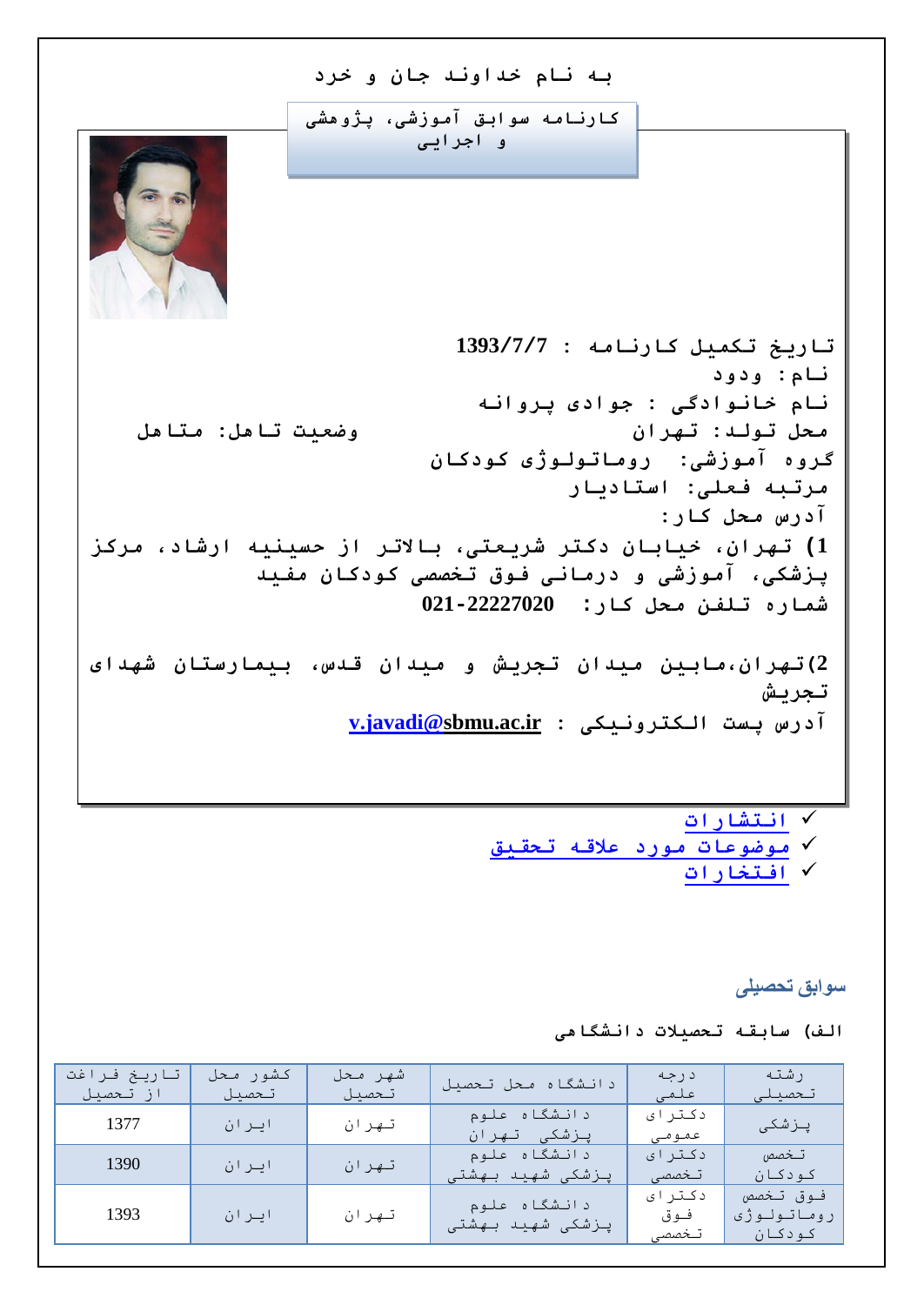### **ب) پایان نامھھای نوشتھ شده در دوران تحصیل**

| تاريخ | نام استاد    | نام استاد  | مقطع تحصيلى | عنوان پايان نامه              |
|-------|--------------|------------|-------------|-------------------------------|
| دفاع  | یا اساتید    | یا اساتید  |             |                               |
|       | مشاور        | رامنما     |             |                               |
| 1389  | دكتر عبدالله | د کـتر     | دکترای      | تعيين بهترين نقطه برش آزمون   |
|       | كريمى، دكتر  | آناهيتا    | تخصصی رشته  | الايـزا $\lg$ در بـروسلوز حاد |
|       | فاطمه فلاح و | سنایے دشتی | کـودکـان    | انسانی                        |
|       | دکتر زمرا    |            |             |                               |
|       | پورنصيرى     |            |             |                               |
| 1393  | دكتر يحيى    | دكتر رضا   | دکترای فوق  | تعيين معيار تشخيصى مناسب      |
|       | حقيقى        | شيارى      | تخصص        | برای مایپرموبیلیتی جنرالیزه   |
|       |              |            | روماتولوژی  | مفاصل در کودکان               |
|       |              |            | اطفال       |                               |

#### ج) شرکت در کارگاهھا و دورهھای آموزشی کوتاهمدت:

<span id="page-1-0"></span>

| تاريخ       | محل برگزاری                      | عنوان کارگاه ، دوره آموزشی |  |
|-------------|----------------------------------|----------------------------|--|
| برگزاری     |                                  |                            |  |
| October 15- | 8 <sup>th</sup> congress of IRA, | ULTRASONOGRAPHY OF JOINTS  |  |
| 17, 2014    | Tehran, Iran                     |                            |  |

# **سوابق شغلی واجرائی**

#### **الف) موقعیتھای شغلی و حرفھای**

| مدت فعاليت |                 | مكان فعاليت    | سمت                                                                  |
|------------|-----------------|----------------|----------------------------------------------------------------------|
| لغايت      | $\rightarrow$ 1 |                |                                                                      |
|            | 1393            | بيمارستان مفيد | معاونت پژوهشی گروه<br>  روماتولوژی کودکان<br>دانشگاه علوم پزشکی شهید |

#### ب) عضویت در کمیتھھا و شوراھا

| مدت عضويت |      | مکان یا سازمان | نوع      |                                                  |  |
|-----------|------|----------------|----------|--------------------------------------------------|--|
| لغايت     |      | مربوطه         | ممكاري   | انام کمیته یا شورا                               |  |
|           | 1393 | بيمارستان مفيد | پژو هشگر | شورای پژوهشگران جوان مرکز<br>تحقیقات عفونی اطفال |  |

#### **ج)** عضویت در انجمن ھا و مجامع علمی

| املات عضويت |               | نوع همکاری و سمت |                                                                     |  |
|-------------|---------------|------------------|---------------------------------------------------------------------|--|
| لغاىت       | $\frac{1}{2}$ |                  | أنام مجمع                                                           |  |
|             | 2012          | member           | PReS (Pediatric Rheumatology of European<br>Society)                |  |
|             | 2012          | member           | PRINTO (Pediatric Rheumatology International<br>Trial Organization) |  |

**د) فعالیتھای ویراستاری، داوری و ھمکاری با ھیئت تحریریھ مجلات علمی**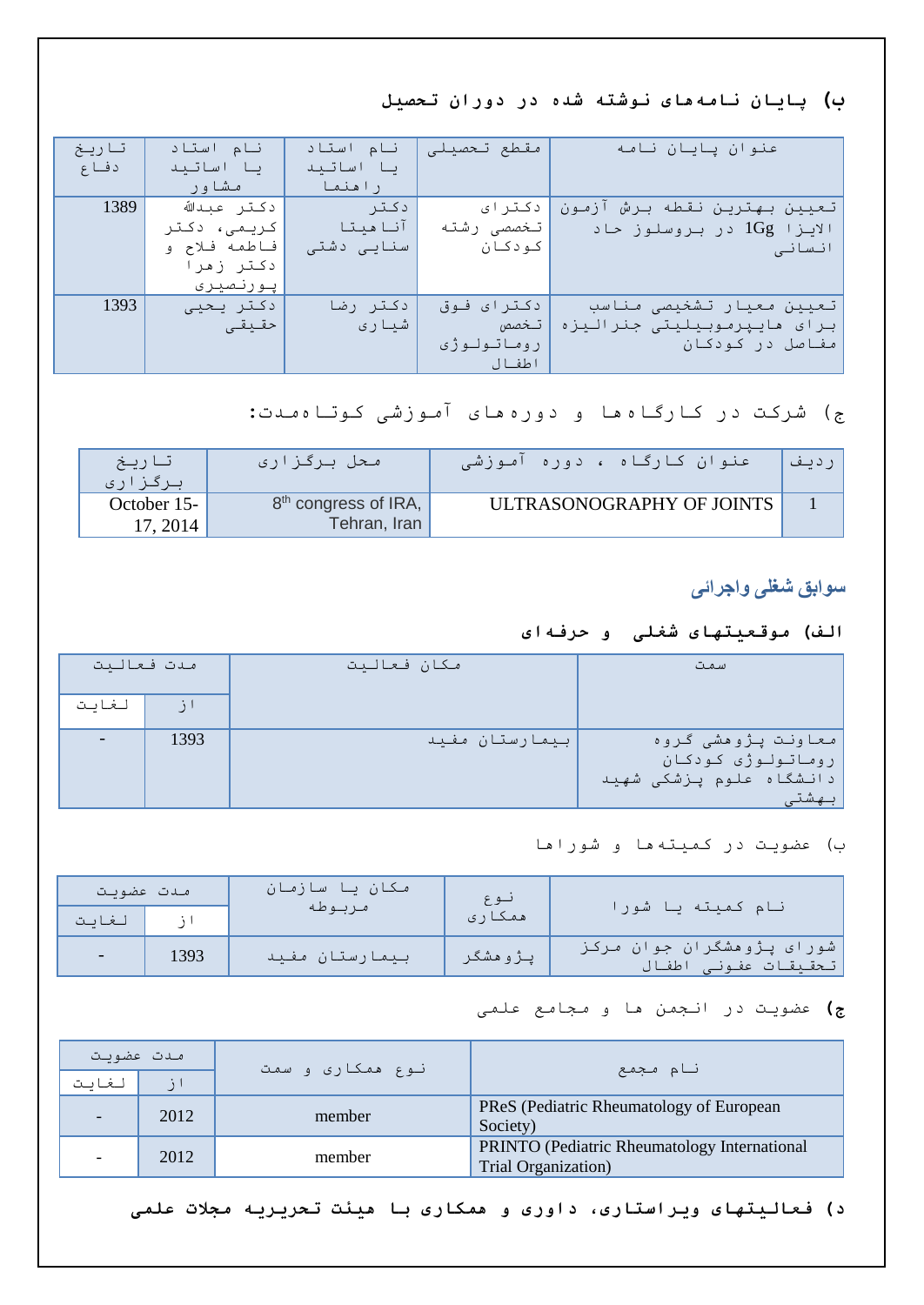| مدت ممکاری               |      | انوع همکاری | محل    | نام مجله                               |
|--------------------------|------|-------------|--------|----------------------------------------|
| لغايت                    |      |             | انتشار |                                        |
| $\overline{\phantom{0}}$ | 2014 | Reviewer    | Iran   | Iranian journal of pediatrics          |
|                          |      |             |        |                                        |
|                          |      |             |        | ه) تـشويـق هـا، جـوايـز و تـقـديـر هـا |

| تاريخ  | مقام اعطاء               | محل    | علت    | عنوان                |
|--------|--------------------------|--------|--------|----------------------|
| دريافت | كننده                    | دريافت | دريافت |                      |
| 1393   | و زیـر                   | ايران، |        | نفـر دوم آزمـون      |
|        | بهداشت،                  | تهران  |        | د انشنامه فوق تخصصی  |
|        | درمان و                  |        |        | روماتولوژی کودکان    |
|        | آموزش                    |        |        |                      |
|        | يزشكى                    |        |        |                      |
| 1390   | $\overline{\phantom{a}}$ | ايران، |        | ٔ رتـبـه ده درصد اول |
|        |                          | تهران  |        | د انشنامه تخصصی      |

<span id="page-2-0"></span>**سوابق آموزشی**

# **الف) سابقھ ارائھ خدمات آموزشی**

| موسسه محل   | سال تىدريس | رشته   | مقطع    | عنوان درس                   |
|-------------|------------|--------|---------|-----------------------------|
| تدريس       |            | تحصيلي | تحصيلى  |                             |
| د انـشگاه   | 1393       | پزشکی  | دکترای  |                             |
| اعلوم پزشکی |            | عمومى  | حرفه ای | بیماریهای عضلانی اسکلتی غیر |
| شهيد بهشتى  |            |        |         | التهابى                     |
| او شعبه بين |            |        |         |                             |
| الملل       |            |        |         |                             |

## ب) پایان نامھھای سرپرستی شده یا مشاوره شده

| تا ريخ<br>دفاع | استاد<br>مشاور | استاد<br>رامنما | مقطع<br>رتحصيلى | عنوان پايان نامه | نگارنده<br>ر يــــا ر<br>$\cup$ |
|----------------|----------------|-----------------|-----------------|------------------|---------------------------------|
|                |                |                 |                 |                  |                                 |

## ج) **سخنرانی در ھم اندیشی، بازآموزی،کارگاه و غیره (بدون ارائھ مقالھ)**

| / تاریخ<br>/سخنرانی | محل برگزاری               | عنوان هم انـديـشى،<br>بازآموزى وغيره | إعنوان سخنراني     |
|---------------------|---------------------------|--------------------------------------|--------------------|
| 1392                | سازمان نظام<br>یزشکی کشور | ، بازآموزی متخصصان<br>نه د نار       | واسکولیت در کودکان |

<span id="page-2-1"></span>**انتشارات**

# **ب) مقالات منتشر شده در نشریات داخلی**

| سال  | صفحه        | ادوره  شماره ا | نام نشریه            | انویسنده (گان)                       | عنوان مقاله                                                                          |
|------|-------------|----------------|----------------------|--------------------------------------|--------------------------------------------------------------------------------------|
| 1393 | $-35$<br>19 |                | مجله تعالى<br>بالينى | یافته های   رضا شیاری،<br>ودود جوادى | مرورى<br>بالينى، آزمايشگاھى<br>_ و_<br>آرتريت پروانه<br>د رمانـی<br>ایىدىوپاتىك كودك |
|      |             |                |                      |                                      | لنوجوانان (JIA)                                                                      |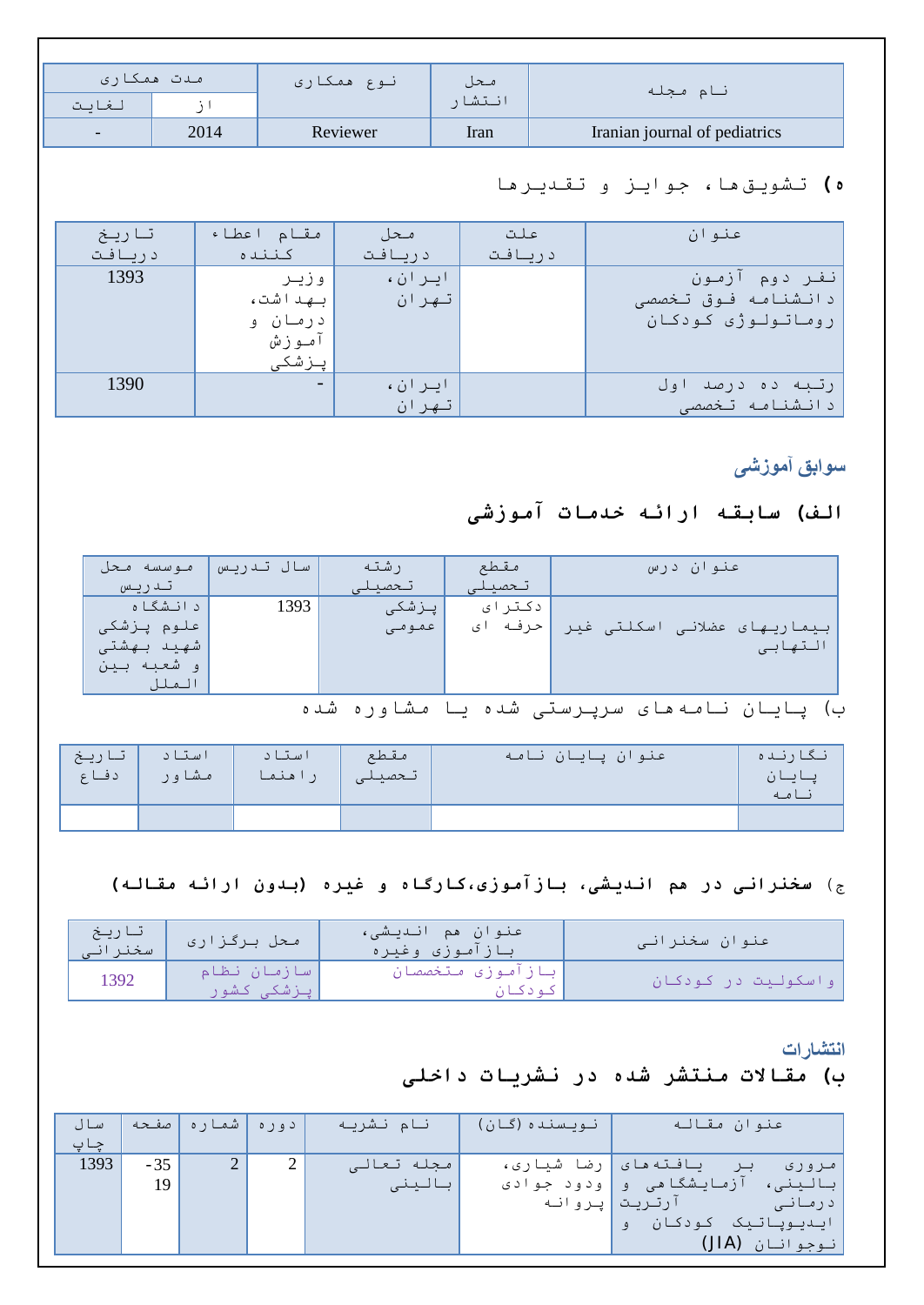# ج) **مقالات منتشر شده در نشریات بین المللی**

| سال<br>چاپ | صفحه           | شماره          | دوره                     | نام نشريه                                                           | نويسنده(گان)                                                                                                                                                                              | عنو ان مقاله                                                                                                                                                 |
|------------|----------------|----------------|--------------------------|---------------------------------------------------------------------|-------------------------------------------------------------------------------------------------------------------------------------------------------------------------------------------|--------------------------------------------------------------------------------------------------------------------------------------------------------------|
| 2014       | 98             | $\mathbf{1}$   | 12                       | Pediatric<br>Rheumatology                                           | Reza Shiari,<br>Vadood Javadi<br>Parvaneh                                                                                                                                                 | New criteria for diagnosis of<br>benign joint hypermobility<br>in children                                                                                   |
| 2014       | 169            | $\mathbf{1}$   | 12                       | Pediatric<br>Rheumatology                                           | Vadood Javadi<br>Parvaneh1, Reza<br>Shiari1, Leila<br>Mahbobi, Delara<br>Babaei                                                                                                           | Chronic granulomatous<br>disease associated with<br>systemic lupus<br>erythematosus and systemic<br>onset juvenile idiopathic<br>arthritis                   |
| 2014       | 296            | $\mathbf{1}$   | 12                       | Pediatric<br>Rheumatology                                           | Reza Shiari,<br>Shima Salehi,<br>Mehrnoush<br>Hassas Yeganeh,<br>Vadood Javadi<br>Parvaneh                                                                                                | Prevalence of joint<br>hypermobility in children<br>with inguinal hernia                                                                                     |
| 2014       | 363            | $\mathbf{1}$   | 12                       | Pediatric<br>Rheumatology                                           | Reza Shiari1,<br>Vadood Javadi<br>Parvaneh, Reza<br>Dalirani, Shirin<br>Farivar,<br>M.Reza Shiva                                                                                          | Atypical hemolytic-uremic<br>syndrome associated with<br>antiphospholipid<br>antibodies and<br>antiphospholipid syndrome;<br>a novel presentation            |
| 2014       | $\overline{?}$ | $\overline{?}$ | $\overline{?}$           | Archives of<br>pediatric<br>infectious<br>diseases                  | Shiari R, Javadi<br>Parvaneh V                                                                                                                                                            | Treatment of colchicines-<br>resistant familial<br>Mediterranean fever (FMF)<br>with Anakinra                                                                |
| 2014       | $62 - 65$      | $\mathbf{1}$   | 8                        | Iranian journal<br>of child<br>neurology                            | Shiari R, Yegane<br>M, Javadi<br>Parvaneh V,<br>Mirjavadi SA                                                                                                                              | Neuropsychiatric symptoms<br>as the first manifestation of<br>juvenile systemic lupus<br>Erythematosus: a<br>complicated case with<br>Klinefelter's syndrome |
| 2013       | 4 pages        | $\blacksquare$ | $\overline{\phantom{0}}$ | <b>ISRN</b><br>Rheumatology<br>Hindawi<br>publishing<br>corporation | Fatemeh<br>Tahghighi,<br>Mohamad-<br>Hassan<br>Moradinejad,<br>Yahya Aghighi,<br>Reza Shiari,<br>Seyed-Reza<br>Raeeskarami,<br>Farhad<br>Salehzadeh,<br>Vadood Javadi,<br>and Vahid Ziaee | <b>Evaluation of 10-Year</b><br><b>Experience of Wegener's</b><br>Granulomatosis in Iranian<br>Children                                                      |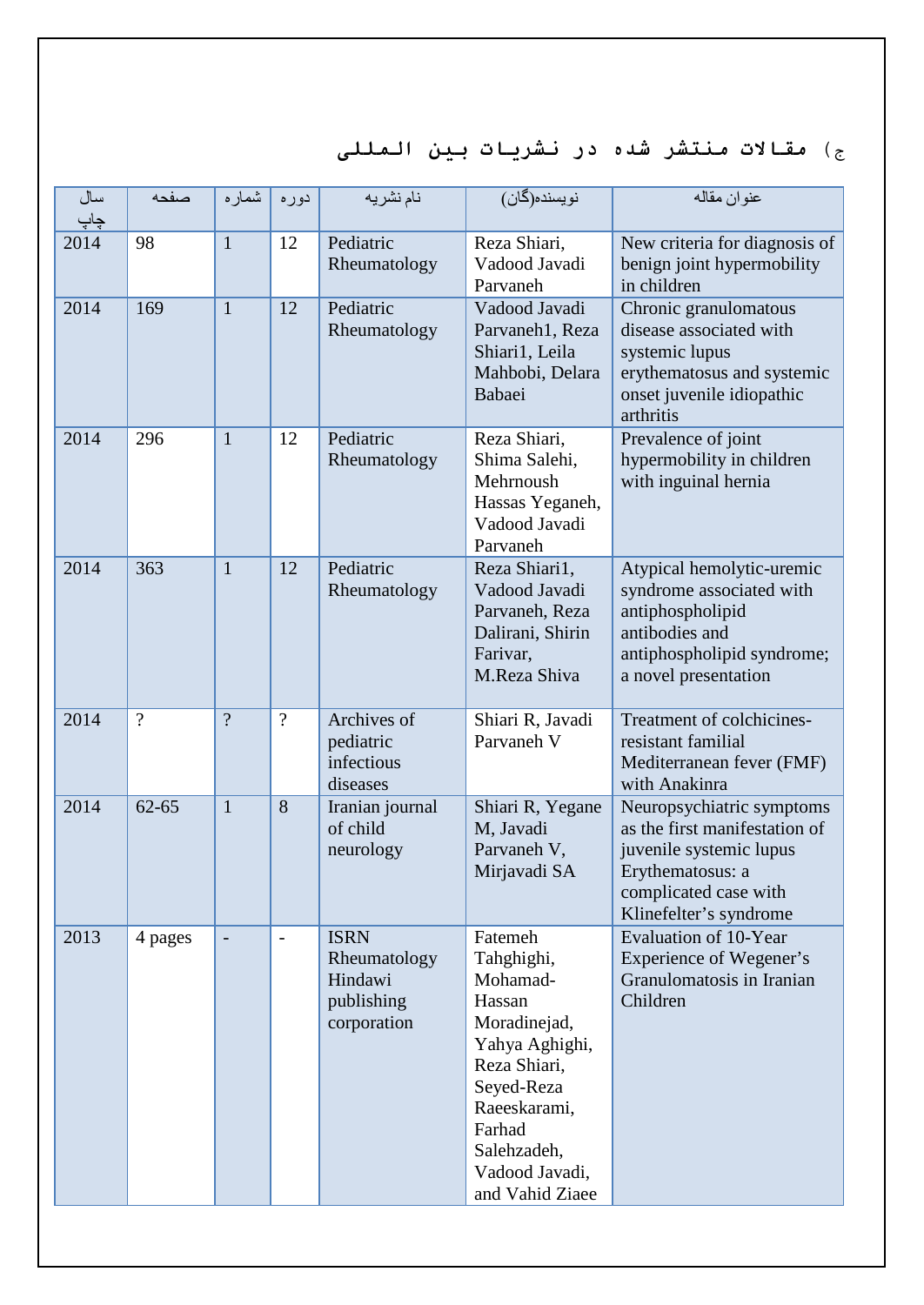| 2012 | 240-242  | $\overline{4}$ |    | <b>Ann Paediatr</b><br>Rheum             | Reza Shiari,<br>Seyed Alireza<br>Mirjavadi,<br>Vadood Javadi<br>Parvane,<br>Mehrnoush<br>Hassas Yegane. | Leukocytoclastic Vasculitis<br>Associated with Typhoid<br>Fever                                                     |
|------|----------|----------------|----|------------------------------------------|---------------------------------------------------------------------------------------------------------|---------------------------------------------------------------------------------------------------------------------|
| 2012 | 20       | $\overline{4}$ | 6  | Iranian journal<br>of child<br>neurology | Shiari R, Vadood<br>Javadi P                                                                            | Rheumatologic<br>Manifestations of<br><b>Lysosomal Storage Diseases</b>                                             |
| 2012 | $9 - 14$ | $\mathbf{1}$   | 37 | Iranian Journal<br>of Medical<br>Science | Sanaei Dashti A,<br>Karimi A, Javad<br>V, Shiva F,<br>Fallah F, Alaei<br>MR, Angoti G,<br>Pournasiri Z. | ELISA Cut-off Point for the<br>Diagnosis of Human<br>Brucellosis; a Comparison<br>with Serum Agglutination<br>Test. |

# **د) مقالات ارائھ شده در ھمایش ھا و کنفرانس ھای داخلی**

| سال<br>ار ائه | نحوه<br>ار ائه<br>(سخنرانی،<br>پوستر) | عنوان همايش،<br>كنفرانس وغيره                                                | نويسنده (گان)                                                                                                   | عنوان مقاله                                                                                                                                                                                          |
|---------------|---------------------------------------|------------------------------------------------------------------------------|-----------------------------------------------------------------------------------------------------------------|------------------------------------------------------------------------------------------------------------------------------------------------------------------------------------------------------|
| 1393          | سخنرانی                               | د ممين کنگره<br>اورژانسها و<br>بيماريهاى شايع طب<br>کودکان                   | Javadi Parvaneh<br>V, Shiari R,<br>Mehregan FF,<br>Rahmani Kh,<br>Hassas Yeganeh<br>M, Mahboubi L,<br>Salehi SH | Brief clinician's guide<br>for the treatment of<br>active sacroiliac<br>arthritis group of<br>idiopathic arthritis on<br>the basis of American<br>College of<br>Rheumatology 2013<br>recommendations |
| 1393          | پوستر                                 | همايش ساليانه انجمن<br>پزشکان کودکان ایران<br>10 لغايت 13 ارديبهشت<br>1393   | ودود جوادى<br>يروانه، رضا<br>شيارى،<br>مهرنوش حساس<br>يگانه، ليلا<br>محبوبى                                     | سندرم فعال سازى<br>ماكروفاژ فراتر<br>از یک عنوان                                                                                                                                                     |
| 1392          | پوستر                                 | همايش ساليانه انجمن<br>یـزشکان کـودکـان ایـران<br>4 لغايت 7 ارديبهشت<br>1392 | رضا شيارى،<br>ودود جوادى<br>پروانه                                                                              | Periodic fever<br>syndromes at a quick<br>look                                                                                                                                                       |
| 1392          | سخنرانی                               | نهمین کنگره اورژانس<br>ها وییماری های<br>شايع طب كودكان                      | رضا شيارى،<br>مهرنوش حساس<br>یگانه، ودود<br>جوادي<br>پروانه، ليلا<br>محبوبى                                     | برخورد با<br>دردهای عضلانی<br>اسكلتى در اطفال                                                                                                                                                        |
| 1392          | سخنرانی                               | نهمین کنگره اورژانس<br>ها و بیماری های<br>شايع طب كودكان                     | ودود جوادى<br>پروانه، رضا<br>شيارى، ليلا<br>محبوبی،                                                             | What is the joint<br>hypermobility<br>syndrome?                                                                                                                                                      |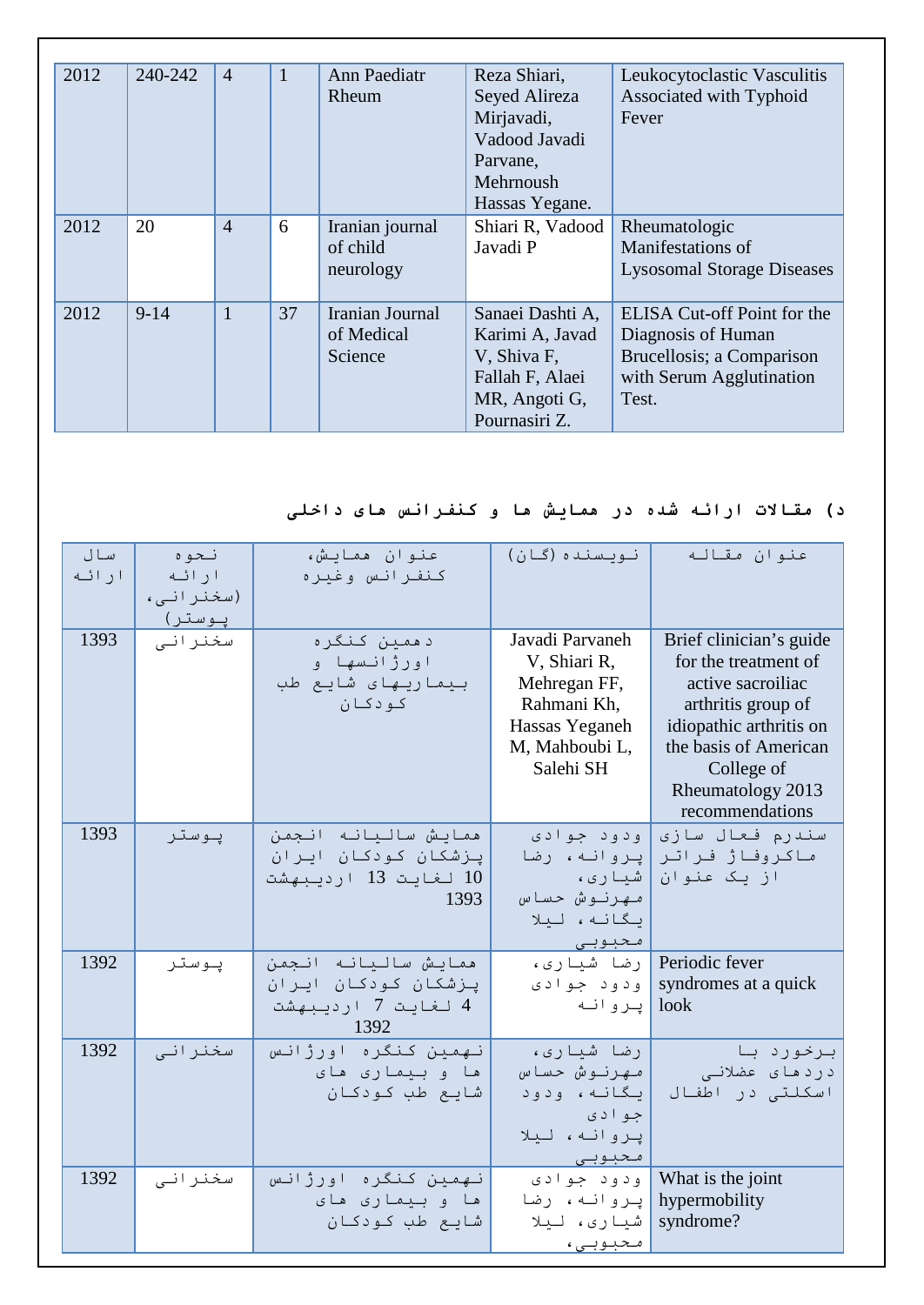|      |         |                      | الهام موسوى                  |                                 |
|------|---------|----------------------|------------------------------|---------------------------------|
|      |         |                      | نسب                          |                                 |
| 1392 | سخنرانی | نهمين كنگره دوسالانه |                              | Association of Chronic دکتر رضا |
|      |         | ايـمونـولـوژي، آسم و | Granulomatous   شیا ری، دکتر |                                 |
|      |         | آلرژی ایران          | Disease with   دلارا بابايي، |                                 |
|      |         |                      |                              | Childhood Rheumatic دکتر ودود   |
|      |         |                      | Disorders   جوادی پروانـه    |                                 |
|      |         |                      |                              |                                 |
| 1389 | يوستر   | ششمين كنگره          |                              | گزارش یک مورد  دکتر ودود        |
|      |         | اورژانسها بیماریهای  |                              | شديـد مـسمومـيت بـا  جوادي      |
|      |         | شايع طب کودکان       |                              | بريمونيدين در پروانه، دکر       |
|      |         |                      | نوزاد  فريبا فرنقى           |                                 |

# ه) **مقالات ارائھ شده در ھمایش ھا و کنفرانس ھای بین المللی**

| سال<br>ارائه | نحوه<br>ار ائه<br>مقاله<br>(سخنرانی<br>يا پوستر) | عنوان همايش،<br>كنفرانس وغيره                                            | نويسنده (گان)                                                                                    | عنوان مقاله                                                                                                                                       |
|--------------|--------------------------------------------------|--------------------------------------------------------------------------|--------------------------------------------------------------------------------------------------|---------------------------------------------------------------------------------------------------------------------------------------------------|
| 2014         | سخنرانى                                          | the 21st European<br>Pediatric<br><b>Rheumatology (PReS)</b><br>Congress | Reza Shiari,<br>Vadood Javadi<br>Parvaneh                                                        | New criteria for diagnosis of<br>benign joint hypermobility in<br>children                                                                        |
| 2014         | سخنرانی                                          | the 21st European<br>Pediatric<br>Rheumatology (PReS)<br>Congress        | Vadood Javadi<br>Parvaneh1, Reza<br>Shiari1, Leila<br>Mahbobi, Delara<br>Babaei                  | Chronic granulomatous<br>disease associated with<br>systemic lupus<br>erythematosus and systemic<br>onset juvenile idiopathic<br>arthritis        |
| 2014         | سخنرانی                                          | the 21st European<br>Pediatric<br>Rheumatology (PReS)<br>Congress        | Reza Shiari,<br>Shima Salehi,<br>Mehrnoush<br>Hassas Yeganeh,<br>Vadood Javadi<br>Parvaneh       | Prevalence of joint<br>hypermobility in children with<br>inguinal hernia                                                                          |
| 2014         | سخنرانی                                          | the 21st European<br>Pediatric<br><b>Rheumatology (PReS)</b><br>Congress | Reza Shiari1,<br>Vadood Javadi<br>Parvaneh, Reza<br>Dalirani, Shirin<br>Farivar,<br>M.Reza Shiva | Atypical hemolytic-uremic<br>syndrome associated with<br>antiphospholipid<br>antibodies and<br>antiphospholipid syndrome; a<br>novel presentation |
| 1392         | سخنرانی                                          | بيست و پنجمين<br>همايش بين<br>المللي<br>بيما ريها ي<br>كودكان            | ودود جوادى<br>پروانه، رضا<br>شیاری، دلارا<br>بابايى                                              | CGD associated with SLE                                                                                                                           |
| 1392         | پوستر                                            | بيست و پنجمين<br>همايش بين<br>المللى<br>بيما ريها ي<br>كودكان            | رضا شیاری،<br>شيما صالحى،<br>محسن روزرخ،<br>ودود جوادى                                           | بررسی شیوع<br>هيپرموبيليتي در<br>کودکان مبتلا به هرنی<br>اينگوينال                                                                                |